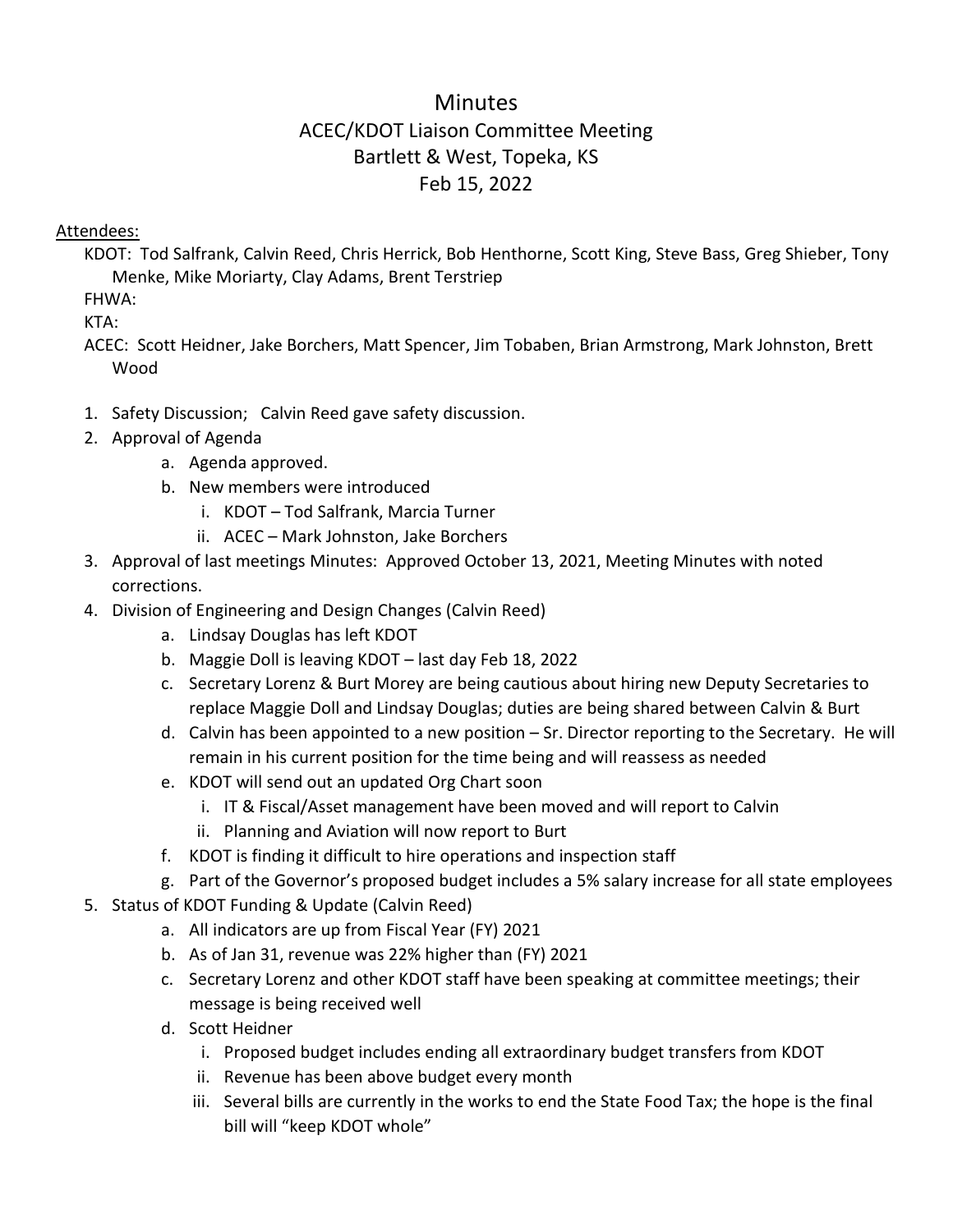- 6. Bureau of Local Project (Tod Salfrank)
	- a. Nelda Buckley has left KDOT; now serving as Local Field Liaison for LTAP
	- b. Colby Farlow has left Local Projects and is now in Program/Project Management
	- c. Dawn Hueske will be assisting in overseeing the road squad
	- d. Currently advertising to backfill Nelda's position and an EC1 within the Bridge Team
	- e. Local Projects Construction Engineering Inspection RFQ is on the streets and is due in April
		- i. Current contracts end at the end of 2022
		- ii. The RFQ is formatted similar to years past
	- f. KDOT is working with local communities and Kansas Association of Counties on what does the local system look like in 20 years; how do we spend smart and establish priorities
		- i. Tod expects local communities will need help from consultants to develop their plans
- 7. Contracts (Brian Armstrong)
	- a. Fixed Fee Working Group Update (Brian Armstrong)
		- i. ACEC has a DRAFT response to the latest proposal from KDOT; ACEC Board is currently reviewing
		- ii. Proposal calls for
			- 1. Fixed Fee to be based on loaded rates, not just Overhead rates
			- 2. Risk and complexity components
			- 3. Updated contract value ranges
		- iii. Calvin Reed
			- 1. Once the new matrix is approved it will be distributed and uniformly applied to contracts
			- 2. KDOTs intent is to identify risk/complexity factors during the proposal phase when the RFQ is solicited
			- 3. KDOT has sent a memo regarding how fixed fee is invoiced; available on KDOT website
	- b. Contract Execution and NTP (Calvin Reed)
		- i. FHWA has told KDOT the PMC is not allowed to be involved in financial matters, contracts or invoices
		- ii. PMC is still helping KDOT solicit RFQs and working with KDOT on the workflow and interface
		- iii. Marcia Turner is the new Contracts Engineer
		- iv. Advertised position to backfill Asst. Contracts Engineer position; hope to have position filled within 3-4 weeks
		- v. Leah Hubbard is assisting in the contracts section in the interim
		- vi. Contracts Section should be up to 4-5 people in a couple months
- 8. Bureau of Road Design Update (Scott King)
	- a. CADD Group has information available on the KDOT website; includes workspace info and "how-to" videos
	- b. All in-house projects are designed with ORD and include 3D deliverables, requirements for consultant projects are determined during the scoping phase
	- c. Goal for 2022 is to pick an in-house project and utilize full 3D Design (Road and Bridge); also looking for a consultant project
	- d. No major staffing updates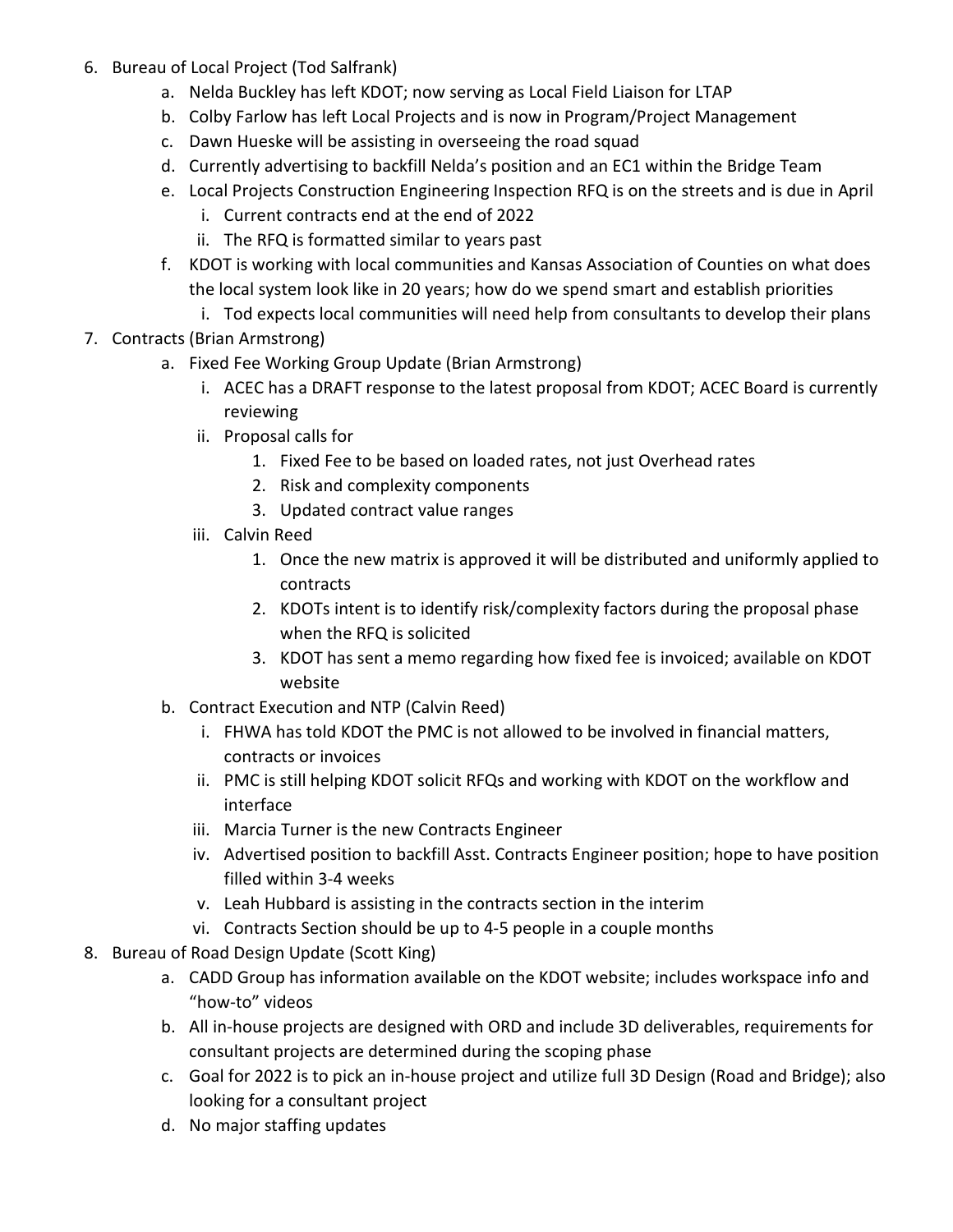- e. Actively looking to hire in road design and pavement design still looking to backfill Nat's position (Assistant Pavement Engineer)
- f. Discussion regarding the use of ORD
	- i. Brett Wood noted his firm is learning as well as KDOT is and is working with Mike Dillner when issues arise
	- ii. Steve Bass noted KDOT is seeing internally it is taking longer to develop plans due to the learning curve
	- iii. Steve Bass noted consultants should work with their PM and Mike Dillner to establish the appropriate level of accuracy at the beginning of the project
	- iv. Calvin Reed noted the need to do "Lessons Learned" and noted KDOT is looking to revive the CADD User Group
		- 1. Jake Borchers noted NDOT has utilized weekly or bi-weekly working group meetings including NDOT staff and consultants working with ORD to collaborate and work through issues together
- g. KDOT is working with Lochner and Stantec to update the KDOT Workspace
- h. Scott King noted brownbag lunches are good opportunities for consultants to come in and speak with KDOT staff
- i. Ben Ware and Mike Dillner are leading the KDOT effort regarding ORD
- j. Steve Bass
	- i. Consultants need to be reviewing the manuals to milestones and should be proactive in communication with KDOT regarding deliverables
	- ii. Maintaining schedules is key
- k. New IKE Design Projects
	- i. Most will be KDOT led
	- ii. RFQ expected to start in the Late Spring/Early Summer
	- iii. Most projects will include a Discovery Phase
	- iv. KDOT is close to releasing more information regarding the projects
- 9. Bureau of Structures & Geotechnical Services Update (Bob Henthorne)
	- a. Consultants working on FY2023 bridges need to make sure to hit dates
	- b. FY2023 includes \$31M in repair, \$18M in culvert work
	- c. FY2025 includes \$16M in re-decks and culverts
	- d. FY2026 projects have been identified
	- e. FY2027 & 2028 includes \$100M; about 20 standalone bridge replacements
	- f. Geology
		- i. gINT has been discontinued
		- ii. Moving geology to new 3D software to interface with ORD; Polk-Quincy project is being used a pilot
		- iii. Department is fully staffed
	- g. Bridge Department is down 2 staff
	- h. Bridge Inspection is down 2 staff
- 10. Bureau of Planning Update (Mike Moriarty)
	- a. 2021 traffic volumes are about 3.5% under 2019; 2020 was 13% under 2019
	- b. KDOT is standing up a Transportation Electrification Program
		- i. Will be under the Planning Department
		- ii. Position is open for Electrification Manager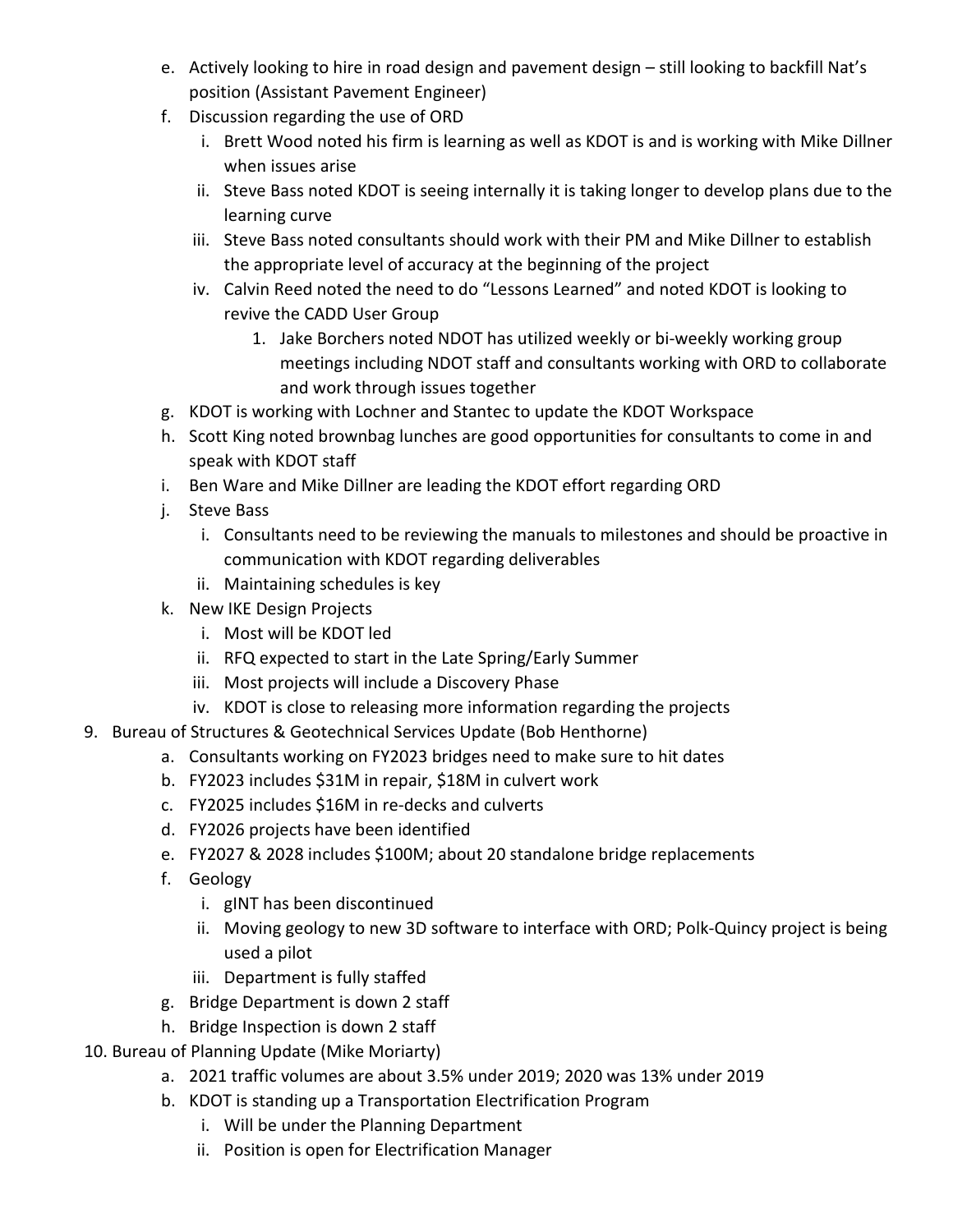- iii. Working on a statewide plan for EV Charging
- iv. BILL includes \$8M/year for charging
- c. Carla Anderson is returning to KDOT as State Highway Safety Engineer
- 11. KDOT Field Update (Brent Terstriep/Brian Armstrong)
	- a. Brent Terstriep
		- i. Lots of inspectors are needed; KDOT is putting out lots of RFQ for consultant help
		- ii. Advertising for an ET position for the District
		- iii. Shortage of available inspectors is concerning
	- b. Tony Menke
		- i. Getting more concerned based on conversations with consultants
		- ii. KDOT is looking at options due to shortage of inspectors available
			- 1. May require less inspection
			- 2. May provide additional certification opportunities
			- 3. More flexibility with bundling projects
	- c. Clay Adams stated KDOT is looking at embedded positions within Districts & Areas; expect an RFQ soon
	- d. Brent stated KDOT is looking at a potential RFQ that would guarantee work for an inspector for a given date range; KDOT would have the freedom to use them on multiple projects
	- e. Mark Johnston noted that if KDOT can provide as much advanced info and timing of RFQ that would help consultants. Mark also requested letting everyone know who is selected.
	- f. Greg Schieber stated they have asked Districts for updated expected needs and should have that info this week. Greg intends to get this info out to consultants
	- g. Matt Spencer suggested a different approach to Bundled Projects RFQ. Instead of requiring responses for each specific project, request a "General Quals & Approach" and use it to select/assign projects
	- h. Stop Work Order (Brian Armstrong)
		- i. KDOT and ACEC are close to finalizing
		- ii. KDOT has sent to the ACEC Board; ACEC Board has approved and Mark McFarland is working with KDOT to finalize
	- i. Clay Adams
		- i. KDOT need for inspectors is currently high and will double next year
		- ii. What are consultants doing to grow CI staff? Suggested recruiting from high schools
		- iii. KDOT cannot meet this need internally
		- iv. Discussion from consultants
			- 1. Trying to grow, difficult to hire
			- 2. Traditionally have pulled staff from other areas to meet needs. Now all states are busy and there are no staff to pull in
			- 3. Perhaps recruit from manufacturing companies
			- 4. Hiring staff from other local consultants or KDOT staff does not solve the problem
		- v. Scott Heidner noted ACEC is disseminating information to its members; they are aware of the current and upcoming needs
- 12. Bureau of Construction & Materials Update (Tony Menke)
	- a. KDOT is trying to get ahead of things
	- b. Moving to AASHTOWare; begins May 16, CMS will be turned off April 29